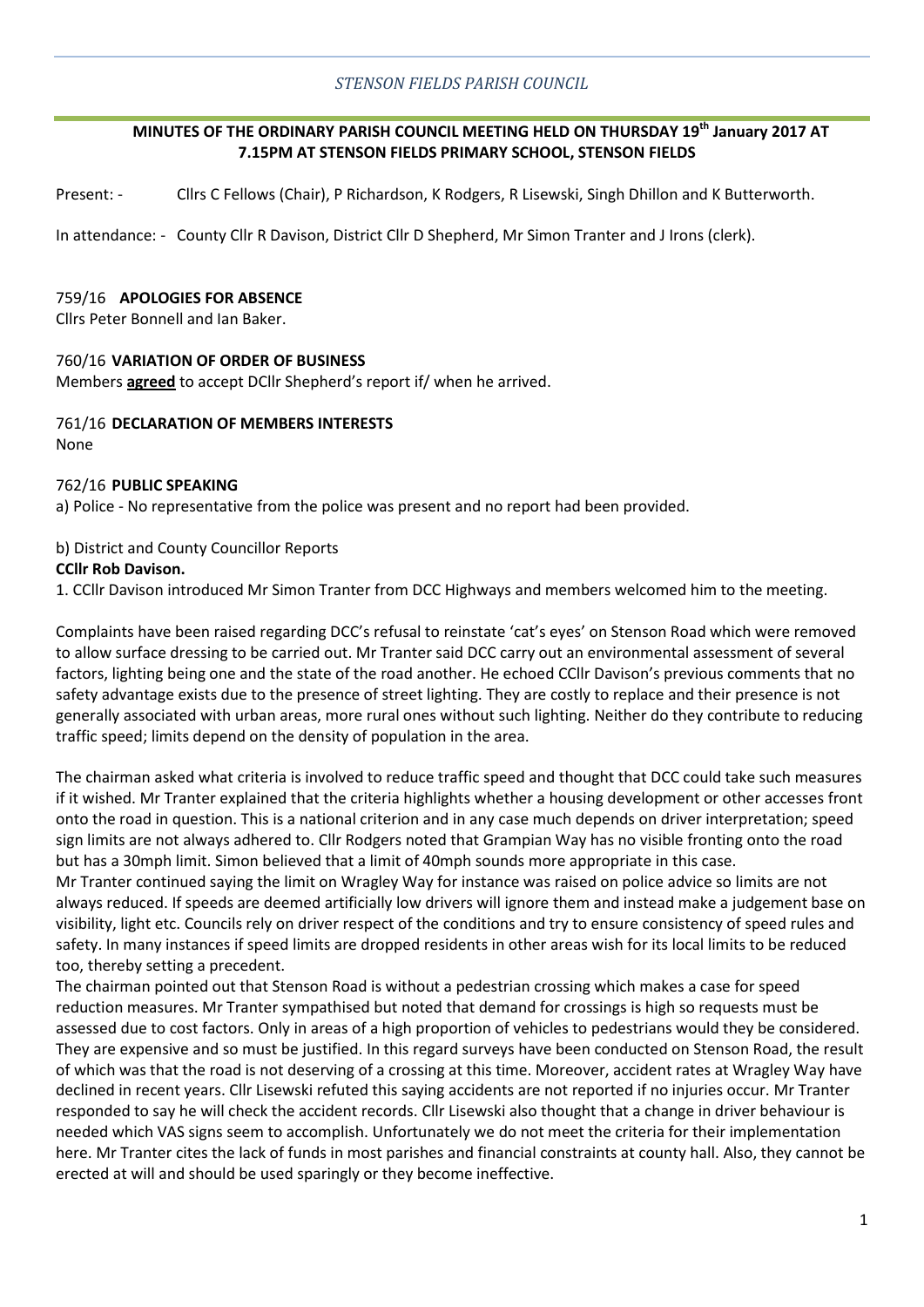Another issue is that residents do not see the criteria and often speed reduction is based on hearsay safety. The road safety budget is reserved for the most serious sites and is reducing because councils are cash-strapped. Any proposed safety measures must be evidence based. Two examples of justified expenditure are J29 of the M1 and Snake Pass in N Derbyshire. Such hot-spots have had traffic flows and accident surveys conducted and have thus been ranked for best-investment regarding resources and more importantly, accident reduction. The chairman considered this approach to be waiting for accidents to happen on Stenson Road before action is taken.

Members highlighted 2 problems to Mr Tranter; one being a road bend on Pilgrims Way and the other over a giveway sign on Stenson Road. After discussion of these Mr Tranter left the meeting at 8.10pm.

2. CCllr Davison gave his report saying he was delighted that DCC won its recent case over a court decision to stop Sheffield city region absorbing Chesterfield, which he believed would have resulted in Derbyshire being dismembered as an administrative county. The bid failed to consult Chesterfield residents about whether they wanted to join the combined authority.

3. A new care home providing in-house care has opened in Darley Dale.

4. DCC's council tax precept will rise 3.99 % (1.99% plus a 2% addition to address social care funding), assuming it is passed at cabinet next week. Regarding the social care element it will consider a 2% rise this year with the same next year and the same again the following year.

5. CCllr Davison has submitted a FOI request regarding the 'Infinity garden village' proposal at Wragley Way on the basis that there has been no engagement with the community or with local elected members.

6. After complaints claiming that part-time street lighting increases crime Ray Holmes at DCC has reviewed and decided the criteria to change it was not met. Despite numerous anecdotes of burglary only 1 complainant came forward. CCllr Davison said a programme of LED equivalent replacements is being rolled out.

7. The county councillor is upset that a pedestrian crossing is not intended for Stenson Road.

# **DCllr Dave Shepherd (arrival at 7.55pm).**

1. The councillor was concerned that he knew nothing of the 'Infinity garden village' as mentioned above, the Derby Telegraph was aware of the announcement before local members. SDDC's chief executive has since apologised for this anomaly. DCllr Shepherd insists that this proposal is an extension to Stenson and not a separate garden village. Besides addressing this DCllr Shepherd also raised the Stenson Road Bridge which provides only 1 lane for traffic and not 2. Cllr Rodgers would like to see a secondary school in the development to which DCllr Shepherd replied he would wish it too.

2. Under the s106 agreement the developers were due to build and complete a community hall once the 250<sup>th</sup> dwelling was occupied at the Saxon Gate Development but it has not been; they seem unwilling to build it. DCllr Shepherd is chasing this and will try to have an enforcement notice issued. Cllr Richardson believes another meeting with developers is needed to address the maintenance of the area, completion of roads, weeding of paths and repair to the fence near the railway line. Members agreed that the clerk should contact SDDC's planning officer to voice such concerns.

3. The councillor has asked for 4 new trees to be planted on Wragley Way.

Both the county and district councillors left at 8.50pm.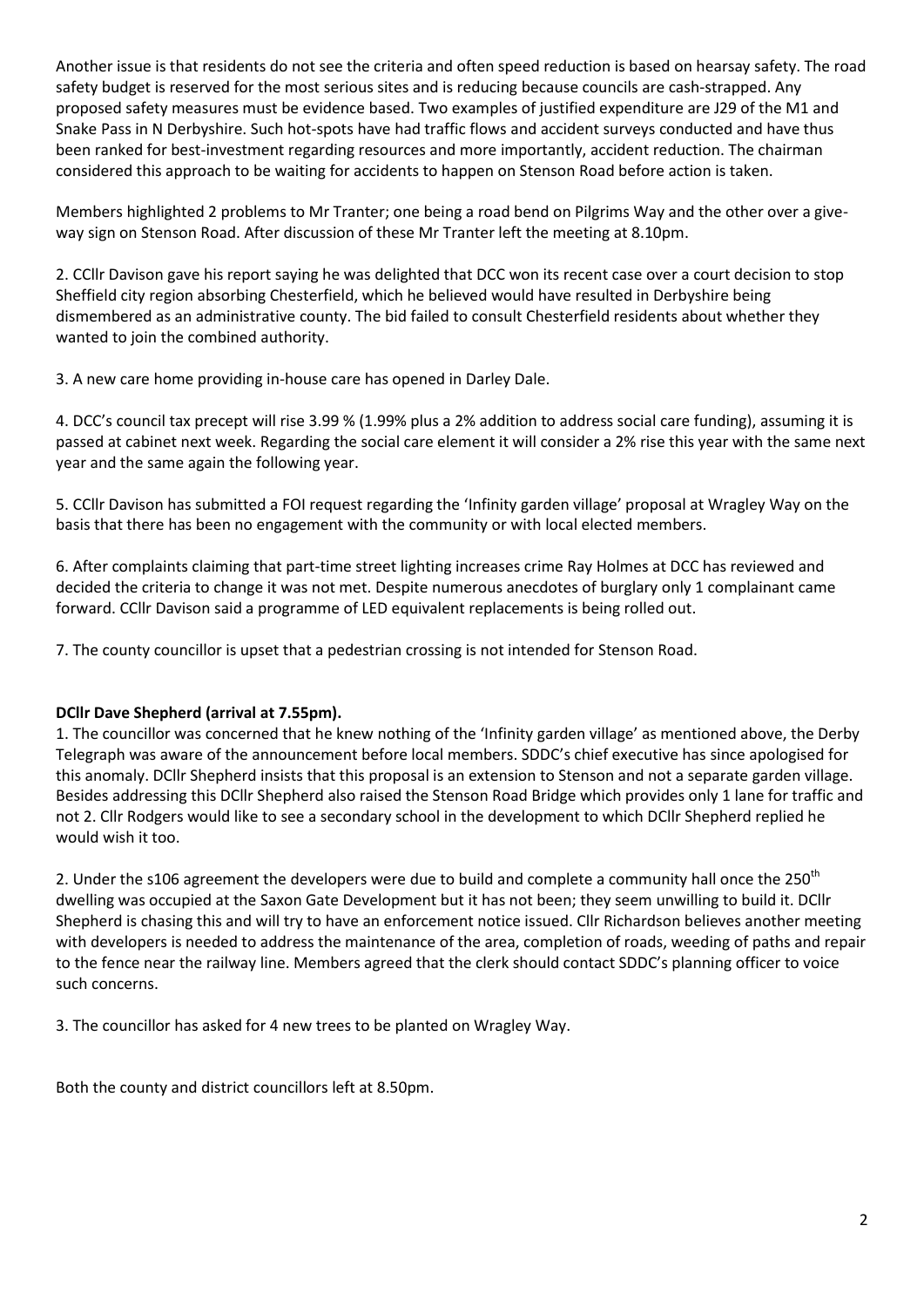# 763/16 **TO APPROVE THE MINUTES OF THE MEETING OF THE PARISH COUNCIL HELD ON 15th December 2016**

These were approved and accepted as a true record once 4 minor amendments had been made after which they were signed by the chairman. The clerk read a passage from a clerk's handbook denoting that draft minutes should not be circulated to any one member for checking prior to a meeting and which states *'the chairman and other councillors have the opportunity to correct errors (if any) in the draft minutes when these come before the council for approval'.*

## 764/16 **TO DETERMINE WHICH ITEMS IF ANY TO BE TAKEN WITH THE PUBLIC EXCLUDED -** None.

## 765/16 **CHAIRMAN'S ANNOUNCEMENTS AND REPORTS –** None.

# 766/16 **CLERK'S REPORT & CORRESPONDENCE**

1. Clerk contacted SDDC on 29<sup>th</sup> December requesting emptying of an overflowing waste bin on Wragley Way. However, members agreed that the clerk should request 2 new bins of 60 litres in size, the other being for Grampian Way.

2. SDDC replied to the clerk request saying it will replace the corroded waste bins at Zetland Crescent and Arleston Lane near Derwent Drive.

3. New/ revised policies and procedures update. Cllr Lisewski to circulate these to members for comment in the next meeting.

# 767/16 **Matters for Decision or Discussion:**

- a) Website maintenance. It was agreed in the last meeting that the site is adequate for the time being. **Resolved:** clerk to ask Nadine to update the meeting dates.
- b) To receive any update on the proposed Parish Boundary Changes. **Resolved:** Members await the outcome of the consultation period to expire.
- c) Police Issues/Speed Limits/Road Safety. These issues were covered earlier. Members believed the Safer Neighbourhood meetings to be ineffective and wondered if they are worth attending. Cllr Rodgers had previously informed CCllr Davison of 2 potholes on Deepdale Lane and Wragley Way.
- d) Saxon Gate at Newton Village Development, Stenson Road. **Resolved:** Discussed earlier.

e) Lengthsman Scheme. The chairman handed the lengthsman's work sheets to the clerk. Clerk to arrange holiday pay entitlement to be paid in March.

f) To consider areas to benefit from planting of bulbs and trees. Cllr Baker and CCllr Davison will assess soon.

g) To consider the replacement of a bench with a memorial bench for Mrs. P Harvey. **Resolved:** The chairman received details and a quote of around £650 from Zoe Sewter (SDDC) who also offered a £500 grant towards this expense. This to be discussed in the next meeting.

h) Bank mandates, budget update and setting of the forthcoming year's precept. A finance meeting held at Cllr Lisewski's house on 4<sup>th</sup> January agreed budget figures and the forthcoming year's precept request. In tonight's meeting the bank mandate was revisited because further signatures on different forms were necessary. These were duly signed by 2 signatories. **Resolved:** Clerk to deposit these at the bank, update the bank regarding the new clerk's details and ask for the current balance of the savings account. Chairman and clerk duly signed Form A requesting a precept from SDDC of £3000 in the forthcoming year, the same level as last year's.

i) To sign the S136 concurrent functions form. Duly signed by the chairman and clerk.

j) Summer Play Scheme. **Resolved:** Clerk to decide on appropriate events and book these with SDDC.

k) To consider the co-option of a prospective member. The candidate had given his apologies to the clerk for nonattendance prior to the meeting and will attend in February.

# 768/16 **PLANNING**

Applications

9/2016/1292 - ERECTION OF A REAR FIRST FLOOR EXTENSION at 1 BODMIN CLOSE STENSON FIELDS. **Resolved:** no objection.

9/2016/0860 - CHANGE OF USE OF OPEN SPACE TO RESIDENTIAL GARDEN LAND AND ERECTION OF TWO METRE CLOSE BOARD FENCING AT 166 Wragley Way. NB.Subject to appeal.